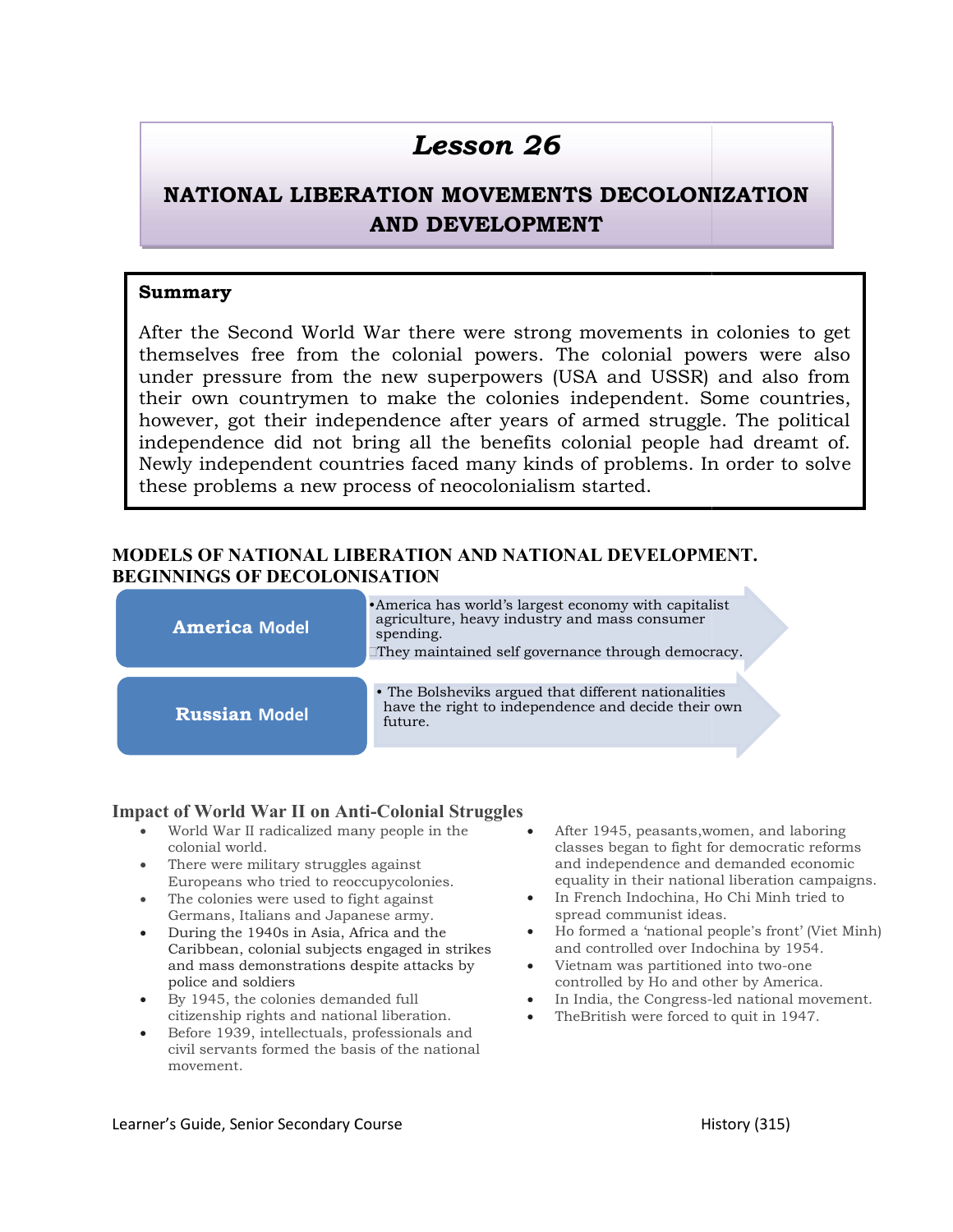### Colonial Nationalism, Freedom Struggles and International Co-Operation

- Leaders in Asia and Africa hoped for honest negotiations from United Nations Organisation
- Organisation for African Unity (O. A. U.), founded in 1963.
- Emergence of the Non-Aligned Movement (N.A.M.), including China, India, Pakistan, Indonesia, Iran and Egypt.
- Starting of Israeli- Palestine land conflict.
- Achmed Sukarno founded the Nationalist Party of Indonesia in Indonesia.

#### Decolonization and Global Politics China: National Liberation, Two States

- Decolonisation means the process of the reverse of imperialism,
- In India, the Quit India agitation of 1942 witnessed a violent clash between the Indians and British.
- By 1950s, Morocco and Tunisia in North Africa separated peacefully from France.
- Algeria gained independence in 1962.
- Malaysia fought against Japanese force during second World War.
- The 'First World' led by the U. S. A. upholding capitalist democracy, and the 'Second World' system represented by the Soviet Union and emerging socialist states like the People՚s Republic of China.
- The 'big dragons' were Japan and the People՚s Republic of China.

#### Problems of 'Development' in the Post-Colonial World

- Equitable global distribution of wealth for world peace and stability.
- After 1945 new global institutions like the U. N. O., the International Monetary Fund
- In 1911 1912, Chinese autocratic system headed by an emperor was abolished and replaced with republic.
- Communists led by Mao Zedong, Zhou Enlai, Deng Xiaoping and others fought against the Chinese Nationalists (Guomindang)
- Mao believed that Chinese nationalists were unwilling to bring about social and economic changes.
- They forced Japanese, French and British powers out of their national territory by 1949.
- The Revolution transformed a peasant dominated society into a socialist state called the People՚s Republic of China (PRC).
- PRC opposed Western aggression and the development of nuclear weapon.
- $\bullet$

- (I. M. F) and the World Bank were established to manage conflicts over wealthproduction and access to trade.
- The permanent Security Council of the U. N. O was established after 1945.